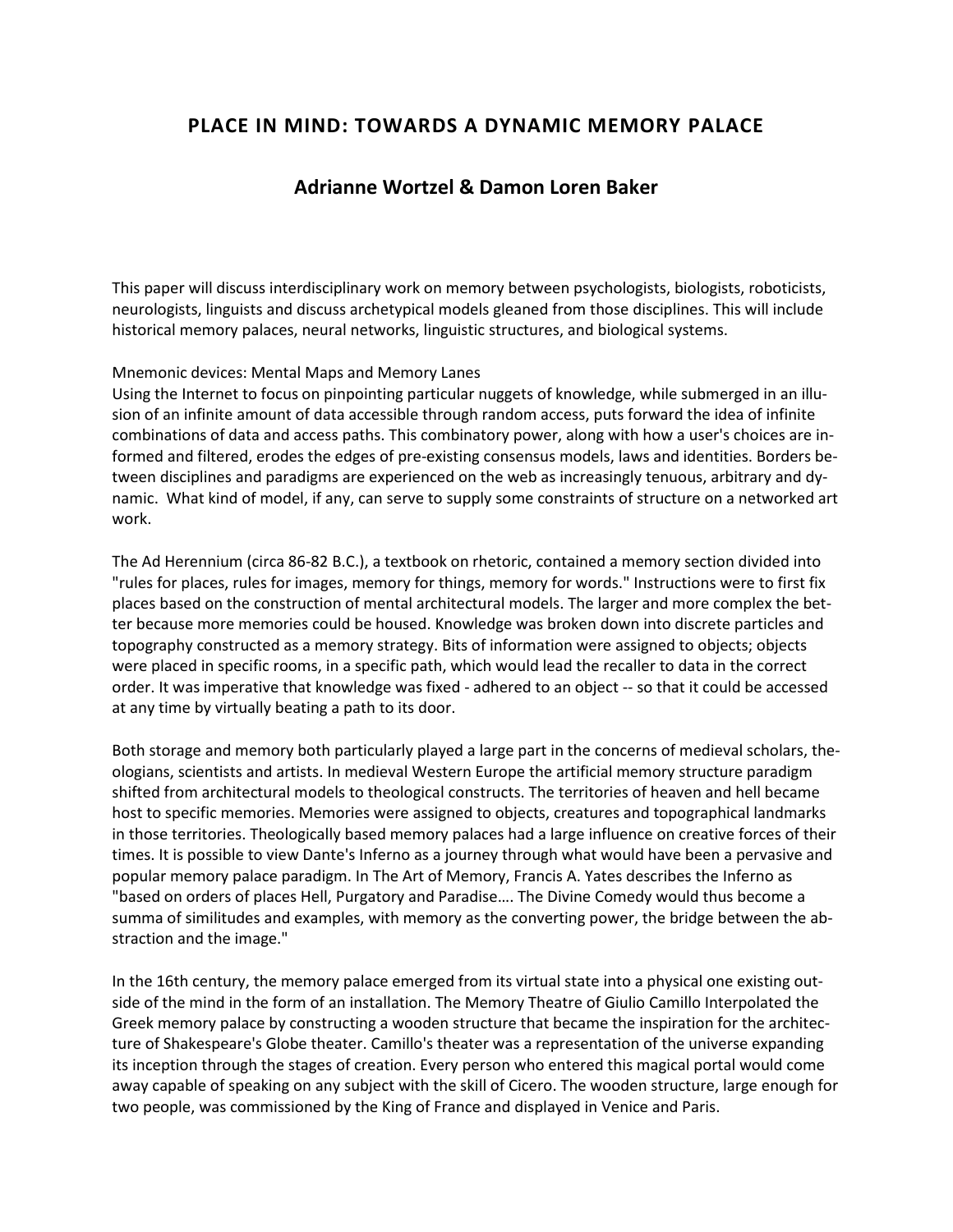#### A reconstruction of The Memory Theater by Frances Yates

"The work is of wood, marked with many images, and full of little boxes; there are various orders and grades in it. . . . He calls this theatre of his by many names, saying now that it is a built or constructed mind and soul, and now that it is a windowed one. He pretends that all things that the human mind can conceive and which we cannot see with the corporeal eye, after being collected together by diligent meditation may be expressed by certain corporeal signs in such a way that the beholder may at once perceive with his eyes everything that is otherwise hidden in the depths of the human mind."

#### A-Maze

A 20th century labyrinthine line drawing by Umberto Eco (http://www.intelligentagent.com/archive/ RoadEco.gif) traces the development of a pun created by James Joyce for Finnegan's Wake. The drawing illustrates a decoding of the pun, tracing possible nodes of association which link the words "Neanderthal," "Meander," and "Tale" from which Joyce formed the transformative word "Meandertale." The newly constructed word "Meandertale" appears to signify the very name of the process that forms it, a meandering quest for associations between words--a quest where these associations simultaneously tell the story of the words' evolution and transform them. In such a well-ventilated world, perhaps one necessary constraint might be to assume that no word suffers more than six degrees of separation from any other.

#### Clues Without Context

How far astray can the routers of imagination take us from what we can consider true? Can we be sure that such a quest on a well-trodden path is revealing good metaphorical expression? Clues without context i.e., the nodes without synapses--make the subject of the diagram cease to resonate its potential; it simply becomes a representation of itself where everything is equal or in a simplistic hierarchy (some are upper case, some are lower). The labyrinthine journey defined by the convoluted node line occurring between words is sprinkled with alchemical events: occurrences in language where two words together form another that leads to a whole new expression of association and meaning. Such events stimulate vernacular, slang and new languages.

### Mystery Without [E]motion

Then again, selecting the nodes in Eco's drawing without their names or connections offers mystery (go ahead, connect the dots)--but the literary metaphor suffers a loss of its muscular tone, its life-like exuberance. As the depiction of convoluted connections disappear in the above drawing, the resonance also falls away, dwindling to nothing. If we absent everything but the line, its function as a pointer to possibilities suffers. We have uniformly subtracted from this path any of its significant elements.

#### Order without significance

Networked art presents a process than a product. But the process alone without the narrative, or the significant reason to travel through it, seems barren. Where the relationship of one bit of content to another in these works, even at a minimum conjures up additional language in the visitor's mind that makes the leap from one work to another. This invisible text, an emerging hieroglyphic structure in the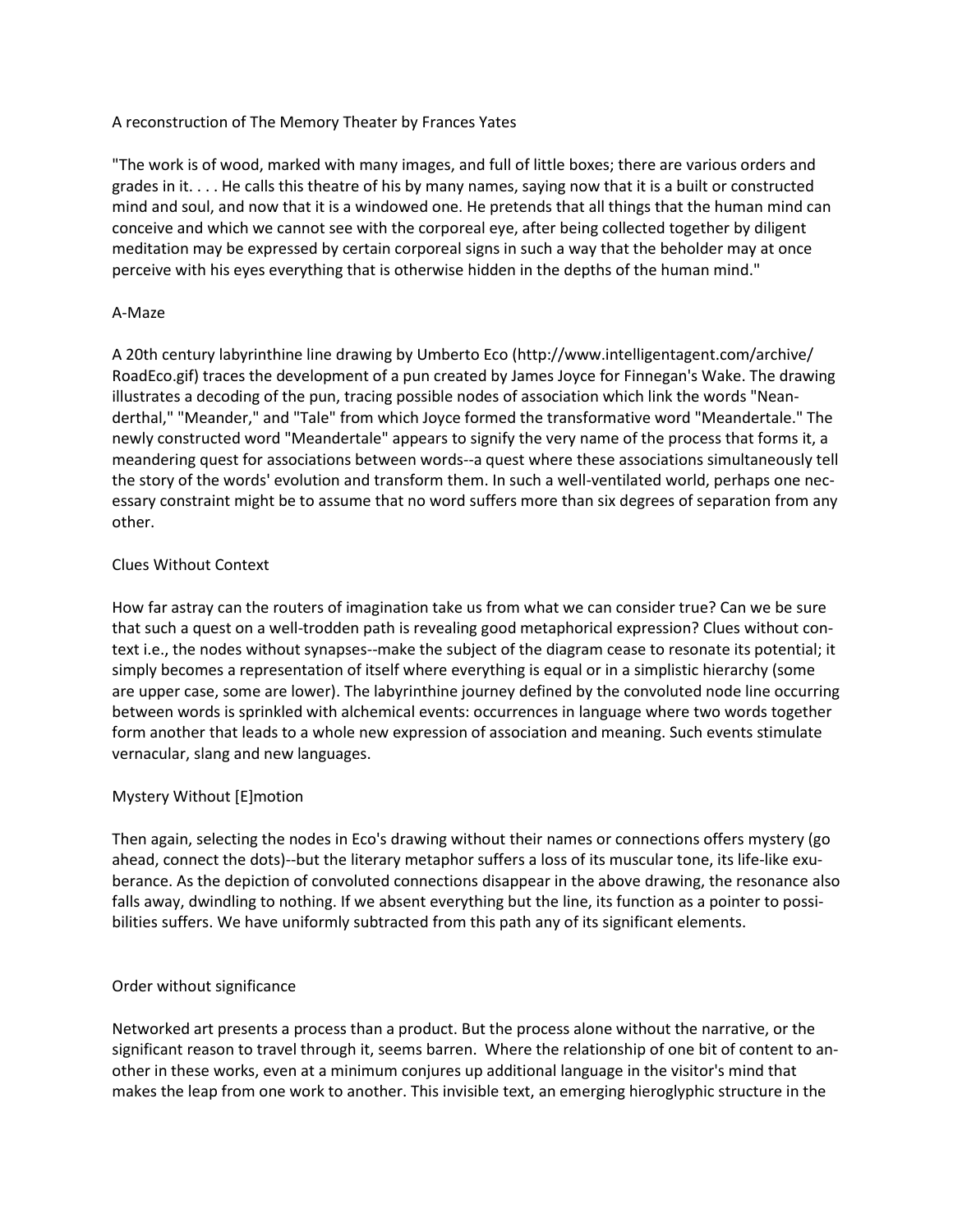reader's mind, is the activity that conjures up a new language of the links and a new mode of presentation. Hypermedia links are pockets, absences, lapses, and synapses, indicating what is inexpressible or interactively assumed by the viewer or reader. The subtext of the work can be embedded, even inconsistently, in the linkages and left to the viewer to decipher.

"Planning is just a way of avoiding figuring out what to do next"

The problems of spatially aware embodied cognition are pervasive. Many disciplines have had to develop strategies to deal with basic questions of 'Where am I?', 'Where is here?' and 'How do I navigate through this place?' in many forms. Some particularly promising techniques have been explored at the intersections between the fields of cognitive science and robotics that may be useful for developing the kinds of advanced spatial navigation of data spaces proposed in this paper. Robots have become advanced enough and cheap enough to be employed in a wide variety of general purposes in relatively uncontrolled environments (for example: using an iRobot Roomba(tm) robot vacuum cleaner to clean the living room floor while you are at work without having to fear for the safety of any household pets that may be roaming about) instead of being restricted to use in controlled industrial environments such as automated factories.

These systems adaptively and efficiently explore their environment using limited contact sensors to determine when they collide with walls or other objects as they follow a semi randomized path through the space. They lack advanced computer vision techniques and have no pre-existing model of what the space is like. They simply know which way they are heading and when they collide with something that would prohibit them moving forward, they go another direction and change the method the pattern they were using to traverse the room (alternating from moving from side to side, spiraling about the room and doing random walks). This may sound simple, because it is.

The robot vacuum doesn't build a high level complex model of the space, it simply reacts to what is immediately happening to it and tries different things when what it was doing did not work. It does not do that because it does not need to. It is able to sense where the boundaries of the area it wishes to explore are and then engages in a controlled and purposeful wandering of that space. The direct feedback that it gets from its environment substitutes for a complex conceptual model. It is a reactive system, with relatively little internal variable state to model the environment. This approach grew out of biological models of how ants and other insects navigate over large areas by following extremely simple rules that rely on responding directly to the environment more than they do on building any complex model of the environment . This subsumption architecture of integrated simple behaviors that respond to a rich environment has been used in a variety of areas of robotics and for tasks such as simulating apparently complex human like behavior in the Sims series of video games. They present a possible method for exploring and designing the sorts of rich data spaces that are proposed in this paper.